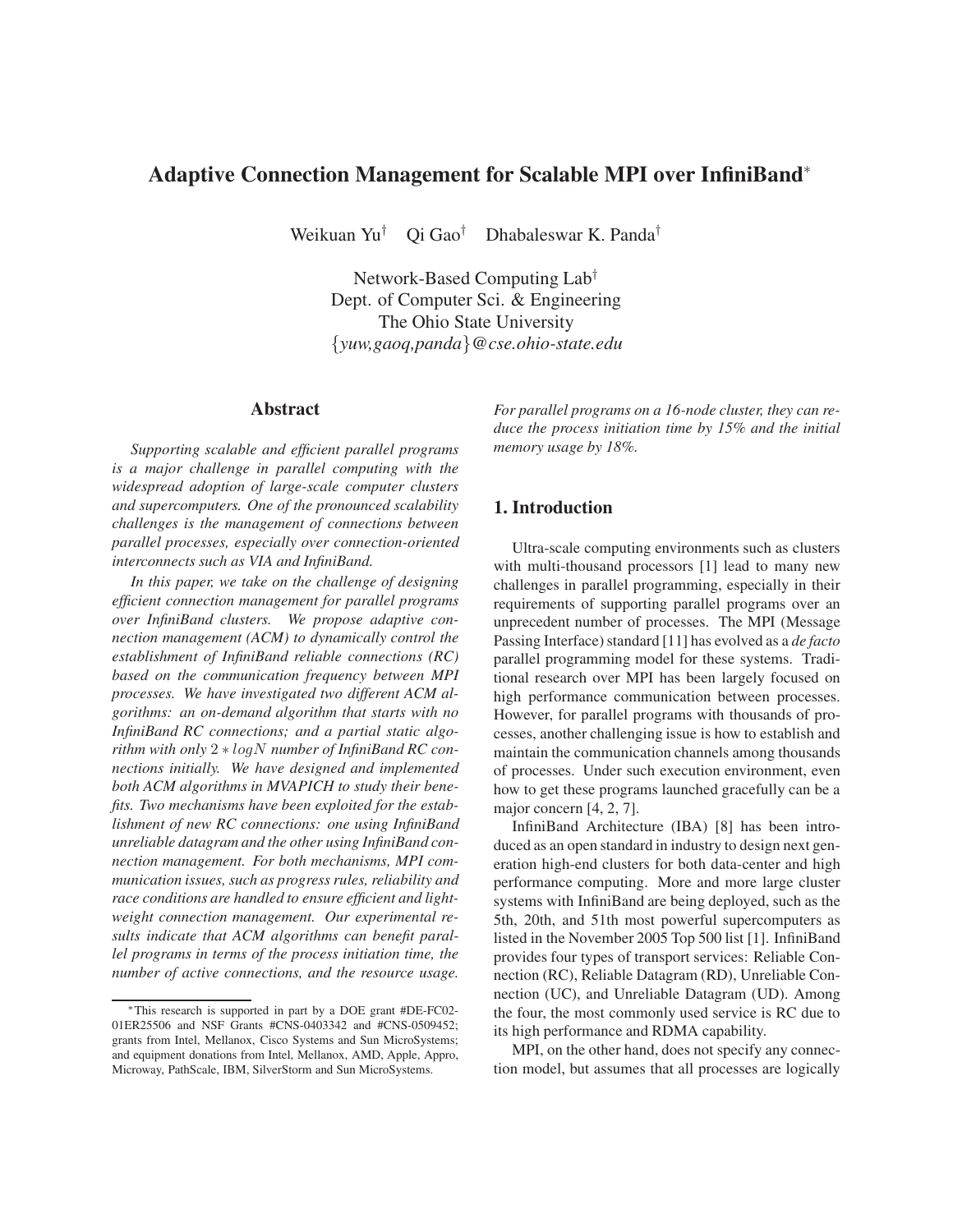connected and leaves the connection management specific issues to the lower device layer. For connection-less interconnects, such as Quadrics [16] and Myrinet [12], an MPI process can start MPI communication without extra mechanisms to manage peer-to-peer connections. On top of InfiniBand, however, for any pair of processes to communicate over RC for its high performance and RDMA capability, a pair of RC queue pairs (QPs) must be created on each node with a connection established between them. To enable high performance RDMA fast path for small messages, additional RDMA receive buffers also need to be provided for each connection.

Several of the most commonly used MPI implementations over InfiniBand, such as MVAPICH [13], set up RC connections between every process pairs *a priori*. Because of its connection-oriented nature, every process needs to allocate a dedicated QP for each peer process. This leads to quadratic increasing number of RC connections, e.g., 1024\*1023 connections for a 1024-process MPI program. These number of connections in turn lead to prolonged startup time for the need of creating queue pairs, exchanging connection information and establishing connections. This also leads to heavy resource usage, taking into account of the memory needed for all the QPs and their associated send and receive WQEs, as well as RDMA send and receive buffers.

**Table 1. Average number of communicating peers per process in several large-scale applications (Courtesy of J. Vetter, et. al [17])**

| Application    | Number of<br>Processes | Average Number of<br><b>Distinct Destinations</b> |  |  |  |
|----------------|------------------------|---------------------------------------------------|--|--|--|
| sPPM           | 64                     | 5.5                                               |  |  |  |
|                | 1024                   | < 6                                               |  |  |  |
| <b>SMG2000</b> | 64                     | 41.88                                             |  |  |  |
|                | 1024                   | < 1023                                            |  |  |  |
| Sphot          | 64                     | 0.98                                              |  |  |  |
|                | 1024                   |                                                   |  |  |  |
| Sweep3D        | 64                     | 3.5                                               |  |  |  |
|                | 1024                   | $\lt 4$                                           |  |  |  |
|                | 64                     | 4.94                                              |  |  |  |
| Samrai 4       | 1024                   | < 10                                              |  |  |  |
| CG             | 64                     | 6.36                                              |  |  |  |
|                | 1024                   | < 11                                              |  |  |  |

In fact, research on communication characteristics of parallel programs [17] indicates that not all pairs of MPI processes communicate among each other with equal frequency. Table 1 shows the average number of communicating peers per process in some scientific applications. The majority of process pairs do not communicate between each other. Thus, maintaining a fully-connected network not only leads to the aforementioned scalability problems, but also negatively af-

fects the performance of the communicating processes. This is because the MPI program has to continuously check for potential messages coming from any process, which drives the CPU away from attending to traffic of the most frequently communicated processes and destroys the memory cache locality that could be achieved thereof. There have been discussions in the IBA community to either provide only UD-based communication, or RC on-demand via an out-of-band asynchronous message channel. However, UD does not provide comparable performance as RC; the processing of out-of-band asynchronous messages will introduce the need of another thread that contends for CPU with the main thread. So these solutions can result in performance degradation. It remains to be systematically investigated what connection management algorithms can be provided for parallel programs over InfiniBand, and what are their performance and scalability implications.

In this paper, we take on the challenge of providing appropriate connection management for parallel programs over InfiniBand clusters. We propose adaptive connection management (ACM) to manage different types of InfiniBand transport services. The time to establish and tear town RC connections is dynamically decided based on communication statistics between the pair of processes. New RC connections are established through either an unreliable datagram-based mechanism or an InfiniBand connection Management-based mechanism. We have also studied strategies to overcome challenging issues, such as race conditions, message ordering and reliability, for the establishment new RC connections. The resulting ACM algorithms have been implemented in MVAPICH [13] to support parallel programs over InfiniBand. Our experimental data with NAS application benchmarks indicate that ACM can significantly reduce the average number of connections per process, and it is also beneficial in improving the process initiation time and reducing memory resource usage. Note, one of the side effects of ACM is that it moves connection establishment from the process initiation stage into the actual critical path of parallel communication. Our evaluation also indicates that ACM has little performance impact to microbenchmarks and NAS scientific applications since only very few connections are established on the basis of frequent communication.

The rest of the paper is presented as follows. Section 2 provides background information on InfiniBand and its connection management interface. Section 3 and 4 describe ACM and the connection establishment mechanisms in detail. Section 5 provides performance results. Section 6 provides a brief review of the related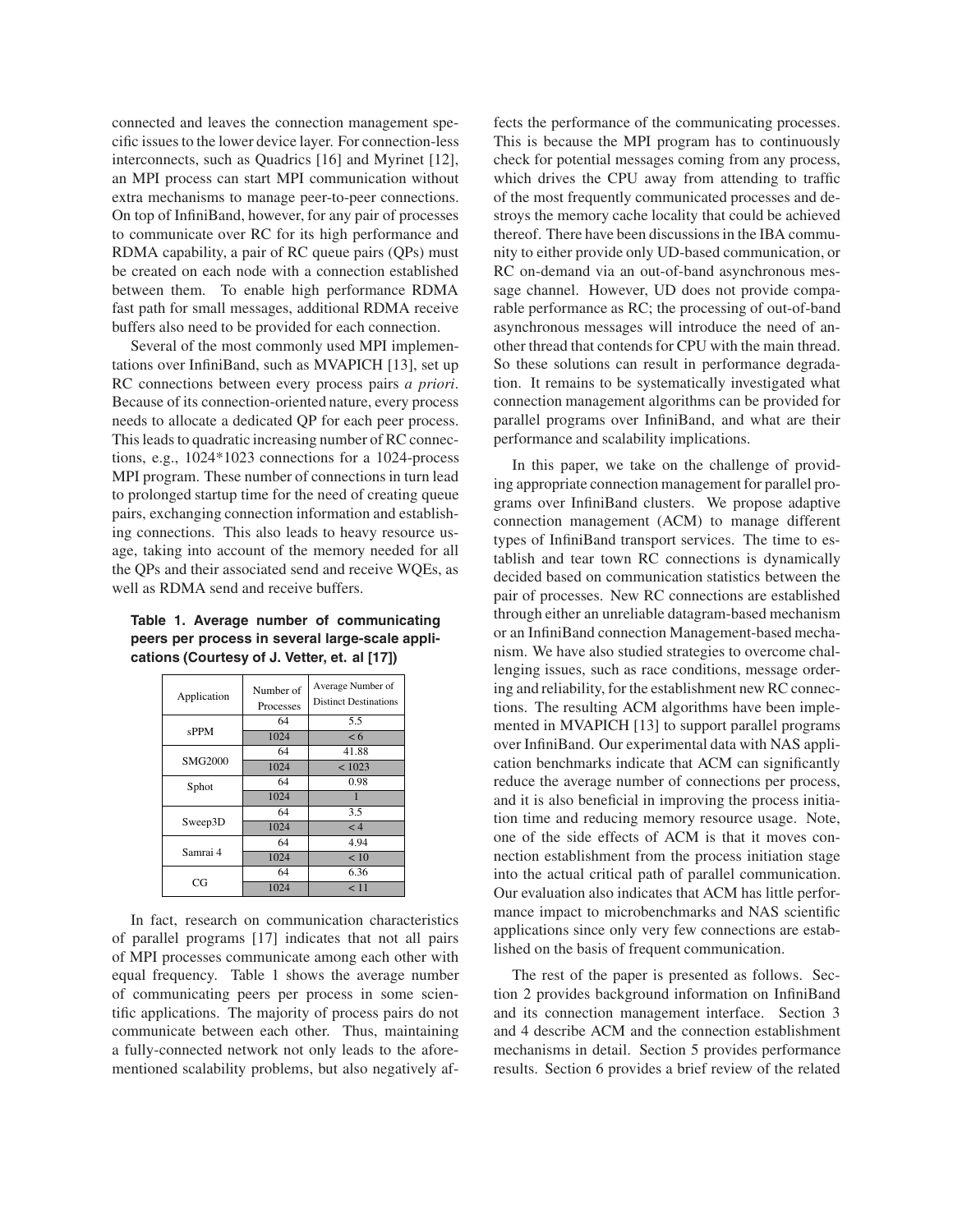work. Section 7 concludes the paper.

### **2. Background**

In this Section, we provide brief overviews of Infini-Band architecture and its connection management interface.

### **2.1. Overview of InfiniBand Architecture**

The InfiniBand Architecture (IBA) [8] is an open specification designed for interconnecting compute nodes, IO nodes and devices in a system area network. As shown in Fig. 1, it defines a communication architecture from the switch-based network fabric to transport layer communication interface for inter-processor communication. Processing nodes and I/O nodes are connected as end-nodes to the fabric by two kinds of channel adapters: Host Channel Adapters (HCAs) and Target Channel Adapters (TCAs). IBA supports communications in channel semantics with traditional send/receive operations, as well as communications in memory semantics with RDMA operations. RDMA operations allow one side of the communication parties to exchange information directly with the remote memory without the involvement of the remote host processors.



**Fig. 1. The Switch Fabric of InfiniBand Architecture (Courtesy InfiniBand Trade Association)**

InfiniBand provides four types of transport services: Reliable Connection (RC), Reliable Datagram (RD), Unreliable Connection (UC), and Unreliable Datagram (UD). The often used service is RC in the current InfiniBand product and software. It is also our focus of this paper. To support RC, a connection must be set up between two QPs before any communication. In the current InfiniBand SDK, each QP has a unique identifier, called *QP-ID*. This is usually an integer. For network identification, each HCA also has a unique a local identifier (*LID*). One way to establish a connection is

to exchange the QP IDs and LIDs of a pair of QPs and then explicitly program the queue pair state transitions. Another way is to use InfiniBand connection management interface as described later in Section 2.2. In the IBA community, a new interface called RDMA CMA (Connection Management Agent) has been proposed recently [14]. RDMA CMA over IBA is derived on top of IBCM, but provides an easy-to-use, portable, yet similar approach for connection establishment. It is currently available only in the OpenIB Gen2 stack. We plan to study the benefits of RDMA CMA in our future work.

#### **2.2. InfiniBand Connection Management**

InfiniBand Communication Management (IBCM) encompasses the protocols and mechanisms used to establish, maintain, and release different InfiniBand transport services, such as RC, UC, and RD. Communication Managers (CMs) inside IBCM set up QPs (or end-toend context for RD) upon calls to the IBCM interface. CMs communicate with each other and resolve the path to remote QPs through an address resolution protocol. There are two models to establish a connection: one is Active/Passive (also referred as client/server) model, the other Active/Active (or peer-to-peer) model. In the client/server model, the server side listens for connection requests with a service id; the client side initiates a connection request with a matching service ID. In the peer-to-peer model, both sides actively send connection requests to each other, and a connection is established if both requests contain matching service IDs. Compared to the peer-to-peer model, the client/server model is more mature in the current InfiniBand implementations, and is what we have studied in this paper.



#### **Fig. 2. The Client/Server Model of IBCM**

Fig 2 shows the diagram of the client/server model of IBCM. The server begins to listen on a service ID. A client then creates a QP and initiates a request (REQ) to the server with a matching service ID. If the server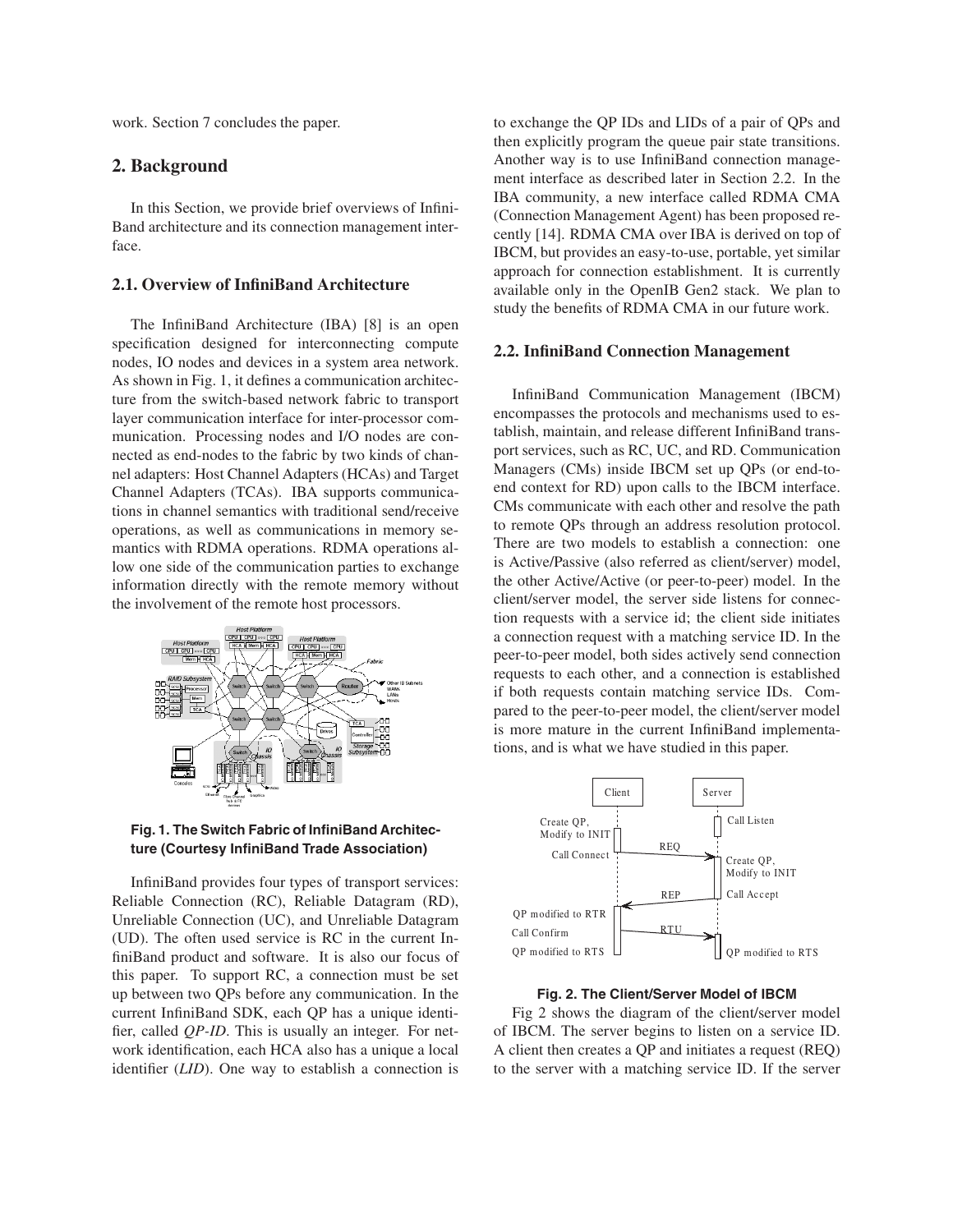can match the service ID, a callback function is called to create a QP, accept the client's request, and confirm the request with a reply (REP). When the client receives the server's reply indicating that its request is accepted, a client-side callback handler is called, within which the client confirms the establishment of a new connection back to the server via a RTU (ready-to-use) message. When the server receives RTU, the connection is then ready for communication. In the client/server model, QPs are created in an INIT state and progressed through RTR (Ready-to-Receive) to RTS (Ready-to-Send) by CMs as shown in the figure.

## **3. Adaptive Connection Management**

Since different interconnects may have different software and hardware capabilities and exhibit different communication characteristics, the design of MPI [11] in general leaves interconnect specific issues to ADI (abstract device interface) implementations. For example, MPI does not specify any connection model, but assumes that all processes are logically connected. This does not lead to complications for connection-less interconnects, such as Quadrics [16] and Myrinet [12], on which MPI process can start MPI communication without extra care for managing peer-to-peer connections. InfiniBand [8], however, comes with a plethora of transport services, from the typical connection-less Unreliable Datagram (UD) to the high-performance connection-oriented Reliable Connection (RC). Different types of transport services come with different performance qualities and different resource requirements. Within a parallel application spanning thousands of parallel processes, a process potentially needs to handle such resource requirements for a large number of connections depending on the number of peers it is communicating with. On top of this, a scalable MPI implementation also needs to satisfy the memory requirements from parallel applications. These complexities all need to be handled within rigid resource constraints. Therefore, when and how to enable what types of connections is a very important design issue for scalable and high performance MPI implementations.

To this purpose, we propose Adaptive Connection Management (ACM) to handle these complexities. There are two two different ACM algorithms: ondemand and partially static. In the on-demand algorithm, every process is launched without any RC connections; in the partially static algorithm, each process is initially launched with at most <sup>2</sup> <sup>∗</sup> *logN* of RC connections to communicate with peers that have a rank distance of  $2^N$  from it. These initial  $2 * logN$  RC connections are meant to capture the frequent communication patterns based on the common binary tree algorithms used in many MPI collective operations. The main design objective of ACM is to manage InfiniBand transport services in an adaptive manner according to the communication frequency and resource constraints of communicating processes. To this purpose, new RC connections are established only when a pair of processes have exhibited a frequent communication pattern. In this paper, this is decided when two processes have communicated more than 16 (an adjustable threshold) messages. Compared to the commonly used static connection management, ACM algorithms are designed to allow the best adaptivity, while the partially static algorithm also allows applications to pre-configure common communicating processes with RC connections at the startup time. The rest of the section provides the design details of ACM.

#### **3.1. Designing ACM in MPI over InfiniBand**

Fig. 3 shows a diagram about the intended ACM functionalities in a typical MPI software stack. As shown in the figure, ACM works in parallel with the ADI's channel interface (CH2), which is in charge of the actual message communication functionalities. While the channel interface mainly provides appropriate channels to transport messages based on their sizes and destinations, ACM controls when to activate the transport services of different performance capabilities and maintains the communication statistics of these channels. Specifically, ACM manages the following information about transport services over InfiniBand.



### **Fig. 3. Adaptive Connection Management in MPI Software Stack**

• **Existing transport services** – In ACM, each process maintains information about which transport services are available to reach peer processes. The most commonly used InfiniBand transport services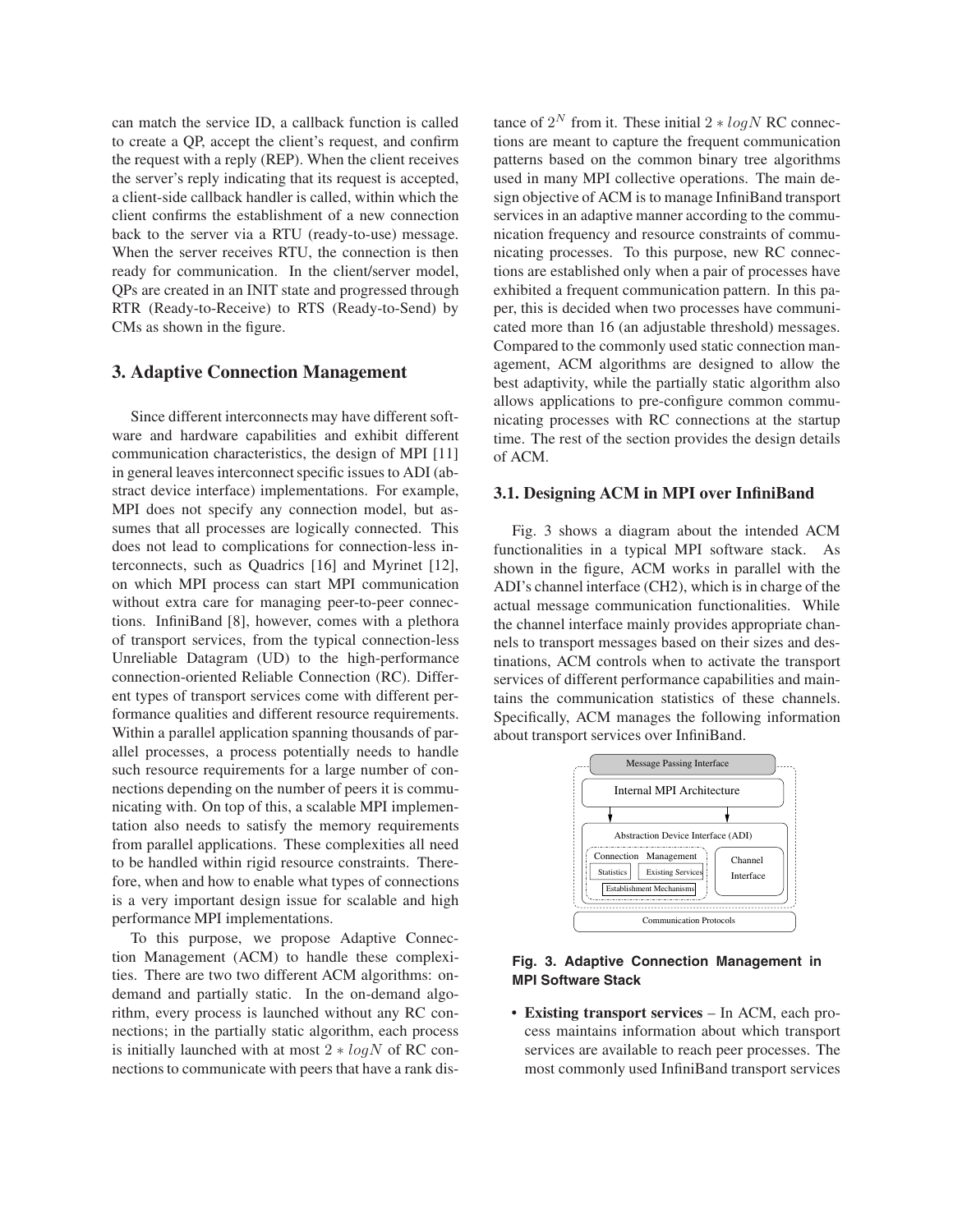are UD and RC. All processes start with a UD queue pair, through which other processes can request the establishment of RC connections.

- **Resource allocation and communication statistics** – Messages can be transmitted over the existing transport services. The number of messages and the total message size are recorded as communication statistics, which determine when to set up new RC connections. Future work can also introduce mechanisms to dismantle RC connections when some processes are either quiescent or relatively less active for a certain amount of time.
- **Establishment mechanisms for new transport services** – Currently, we have exploited two different mechanisms for establishing new RC connections over InfiniBand: (1) Connection establishment via UD-based QP-ID exchange; and (2) IBCM-based RC connection establishment. In future, we plan to study the benefits of RDMA CMA for MPI connection management over the Infini-Band Gen2 stack [14].

On-demand and partially static ACM algorithms can use either connection establishment mechanisms to set up new RC connections. In this work, we intend to study combinations of ACM algorithms and connection establishment mechanisms to gain insights into the following questions:

- 1. How much can the adaptive connection management help on reducing the number of the connections for scientific applications?
- 2. What performance impact will the adaptive connection management have?
- 3. How much can the adaptive connection management help on reducing the process initiation time?
- 4. What benefits will the adaptive connection management have on the memory resource usage?

# **4. Connection Establishment**

In this section, we describe the design of two mechanisms for connection establishment: UD-based and IBCM-based mechanisms. Though these two mechanisms have some similarities in their design issues, such as progress rules and duplication avoidance, the strategies to overcome them are different. The rest of the section describes these issues separately in detail.

#### **4.1. UD-Based Connection Establishment**

Fig. 4 shows the diagram of UD-based connection establishment. Upon frequent communication between Proc A and Proc B, Proc A sends a request for new connection to Proc B. Proc B responds with a reply to acknowledge the request. A new connection is established at the end of a three-way exchange of *request*, *reply* and *confirm* messages. The actual scenario is more complicated than what is shown in the diagram. We describe the detailed design issues as follows:



#### **Fig. 4. UD-Based Connection Establishment**

- **Progress rules** When using UD-based connection management, an MPI process has to handle extra UD messages for connection setup purposes. To provide a clean and light-weight solution, we provide a dedicated completion queue for UD messages. However, this completion queue is being polled at a much reduced frequency compared to the completion queue for regular data messages. This is intended to reduce the extra burden on the main MPI process for attending to extra traffic.
- **Ordered reliable message delivery** Any of three messages may get lost since they are sent over UD. We introduce timeout-based retransmission to handle such situations. However, this may also lead to duplicated requests. For this problem, a sequence number is introduced along with UD messages to avoid redundant requests.
- **Race conditions** Race conditions between two requests can occur for the establishment of the same RC connection since Proc B may have sent out a connection request to Proc A at the same. Both Proc A and B are trying to set up a RC connection between them. To guard against race conditions, a process responds to a request with a positive acknowledgment only when it has not initiated a request or its rank is higher than the source rank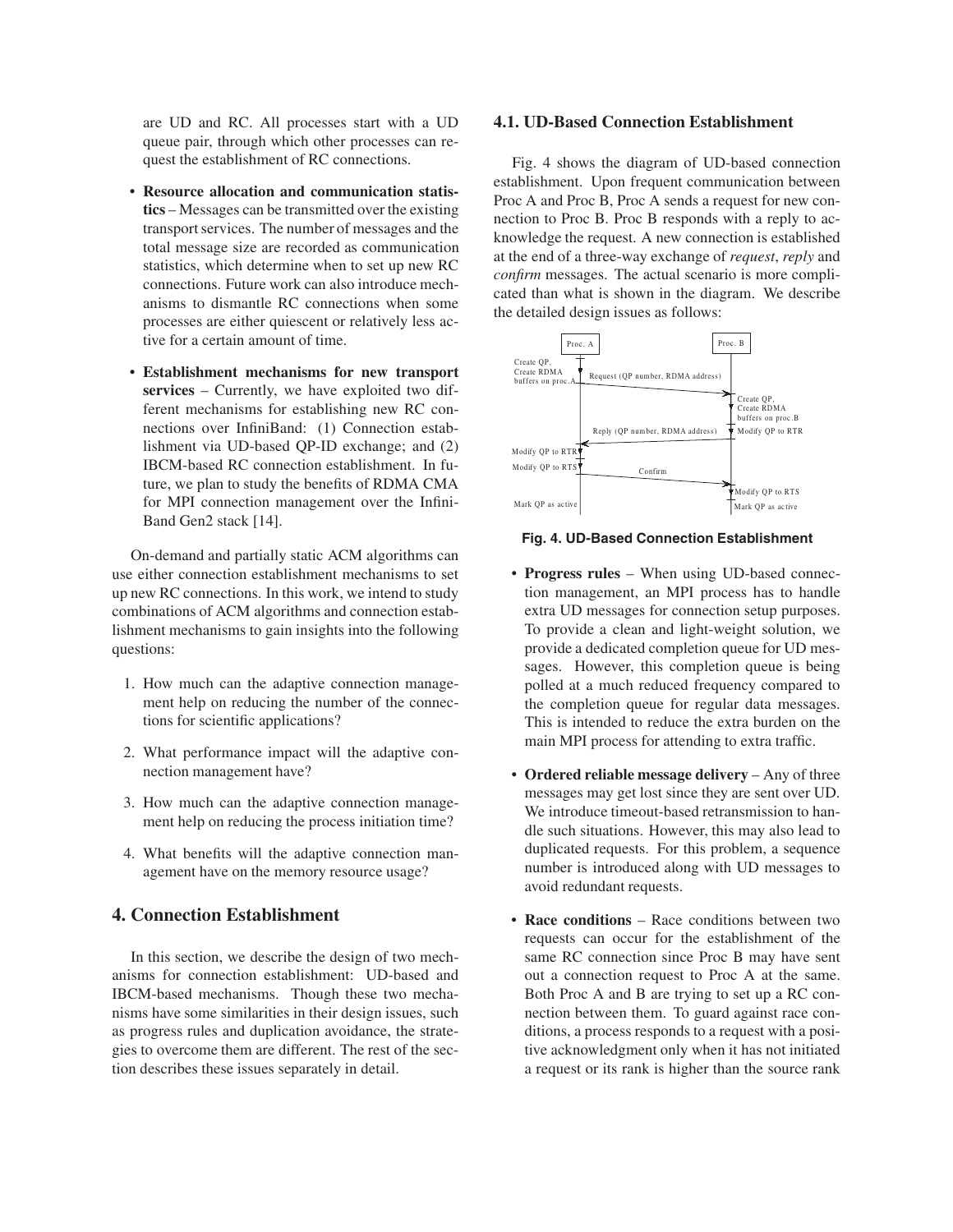contained in the request. Status flags are introduced to reflect the progression of connection state during the connection establishment.

#### **4.2. IBCM-Based Connection Establishment**

In the IBCM-based mechanism each process starts a new listening thread with a unique service ID, which is set to its rank plus a constant so that every process knows the service IDs of all other processes. When a process wants to establish a connection, it sends a request to the corresponding target. The procedure in general follows what we have described in section 2.2. In particular, we describe the following design issues as follows.

**Synchronization** – To establish a RC connection via IBCM, some information such as source/destination ranks must be exchanged during the connection establishment phase. And we also need to make sure that the receive descriptor be posted before the RC connection progresses to RTR. Thus, it would be more efficient if one can integrate the receive descriptor posting and RDMA receive buffers exchange into the process of IBCM connection establishment. To this purpose, we ensure the server have prepared the receive descriptors and buffers before it replies back to the client. After the client receives the reply, we make sure that the client completes the same preparation before it confirms back to the server with a RTU (ready-to-use) message (Fig. 2). Only until the server receives the expected RTU message and the client get the correct local completion of RTU message, will the connection be marked as active on both sides. Both sides are then correctly synchronized on the state of the new RC connection and the connection is ready to use.

**Race conditions** – Each process has two possible activities for establishing new connections. One is the main MPI thread that may connect to a target process as a client, the other being the listening thread that functions as a CM server for incoming connection requests. It is critical to ensure that, at any time, one of them is driving the establishment of a new connection. Otherwise, both of them will fail for incorrect sharing of the same queue pair.

We describe our solution with two arbitrary processes, Proc A and B, the rank of A greater than B. When both of them simultaneously send a request to the other process, we let A act as a server to continue and have the CM server of B to reject the request from A. The client request from B continues to be processed by the CM server of A and finish the establishment of a new connection. In addition, to avoid an inconsistent connection state, before A accepts B's request, it also needs to

wait until a reject notification from B is received. Structures related to connection progression are critical sections being protected by mutexes and they are used to avoid the race conditions between the main thread and the CM thread.

# **5. Performance Evaluation**

In this section, we describe the performance evaluation of our design. The experiments were conducted on two clusters. One is a cluster of 8-node SuperMicro SUPER P4DL6, each with dual Intel Xeon 2.4GHz processors, 1GB DRAM, PCI-X 133MHz/64-bit bus. The other is a cluster of eight SuperMicro SUPER X5DL8- GG nodes: each with dual Intel Xeon 3.0 GHz processors, 512 KB L2 cache, PCI-X 64-bit 133 MHz bus, 533MHz Front Side Bus (FSB) and a total of 2GB PC2100 DDR-SDRAM physical memory. The nodes are connected using the Mellanox InfiniScale 24 port switch MTS 2400. The original MVAPICH [13] release we used is 0.9.5 with patches up to 118. We evaluated the original static connection management of MVAPICH-0.9.5 (referred to as *Orig*) and the following combinations of ACM algorithms and connection establishment mechanisms (UD/IBCM): partially static ACM with UD (UD-PS), on-demand ACM with UD (UD-OD), and on-demand ACM with IBCM (CM-OD).

#### **5.1. Average Number of Connections**

One of the main benefits of adaptive connection management is to increase the scalability of MPI implementations in terms of scalable usage of RC connections over InfiniBand. Table 2 lists the average number of InfiniBand RC connections used in the NAS application benchmarks with different ACM configurations compared to the original static algorithm. With UD-OD, the number of RC connections for NAS benchmarks are in general less than the numbers reported before in [19]. This suggests that UD-OD can indeed eliminate all the connections that are either not communicating or very rarely. For example, the number of connections used in EP is 0, because no connections are established between the processes since the processes only communicate rarely with a few barrier operations for the purpose of synchronization.

# **5.2. Process Initiation Time**

Since adaptive connection management reduces the initial number of InfiniBand RC connections, the time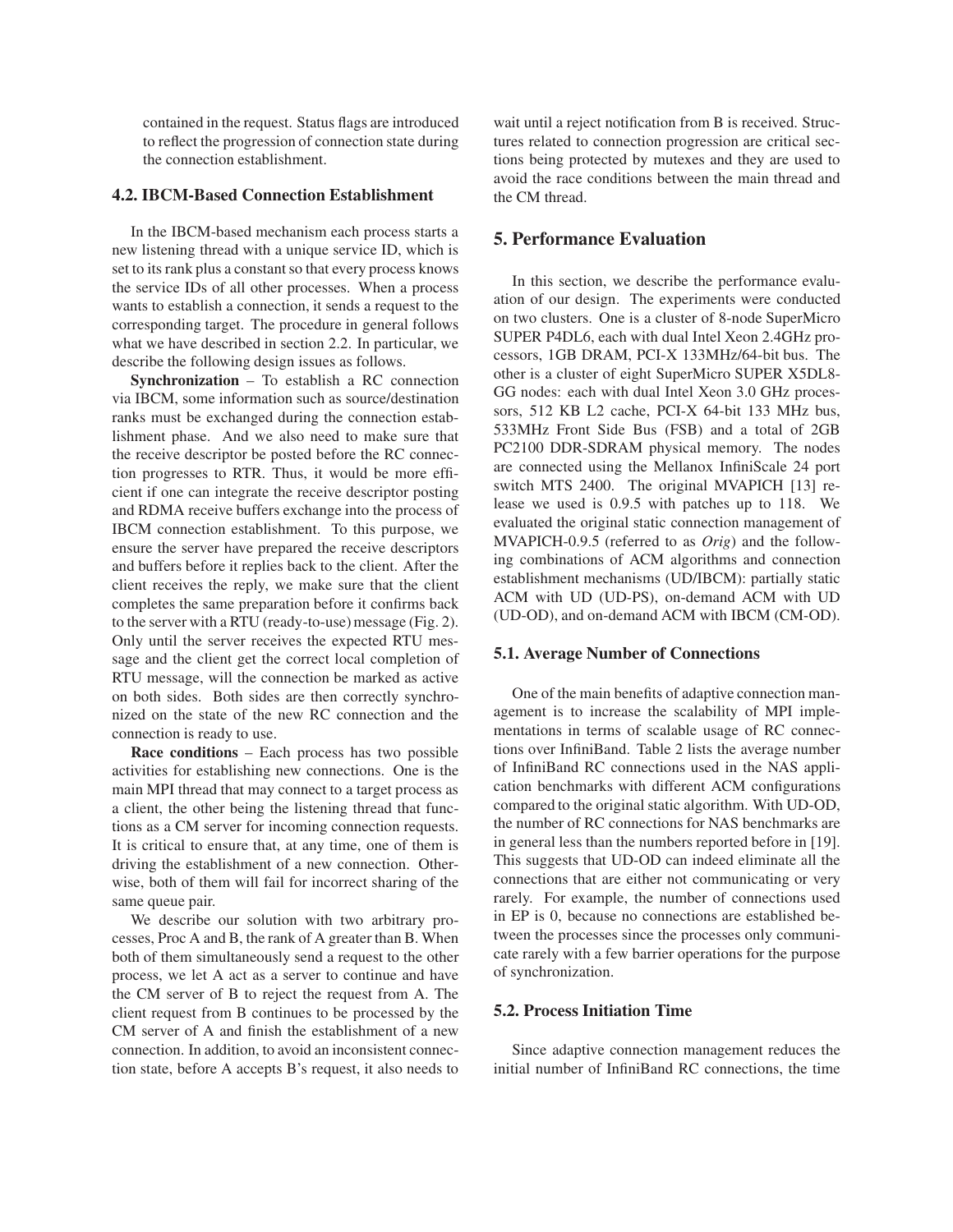| Algorithm    | <b>SP</b> | BT  | MG  | LU  | IS | EP       | CG  |  |  |
|--------------|-----------|-----|-----|-----|----|----------|-----|--|--|
| 16 Processes |           |     |     |     |    |          |     |  |  |
| Orig         | 15        | 15  | 15  | 15  | 15 | 15       | 15  |  |  |
| UD-OD        | 6         | 6   |     | 3.6 | 15 | 0        | 2.7 |  |  |
| <b>UD-PS</b> | 9.5       | 9.5 |     |     | 15 |          | 7.8 |  |  |
| 32 Processes |           |     |     |     |    |          |     |  |  |
| Orig         |           |     | 31  | 31  | 31 | 31       | 31  |  |  |
| UD-OD        |           |     |     | 4.1 | 31 | $\Omega$ | 3.8 |  |  |
| <b>UD-PS</b> |           |     | 9.5 | 9   | 31 | 9        | 9.8 |  |  |

**Table 2. Average Number of Connections in NAS Benchmarks**

needed for the establishment of these connections in the original static algorithm is no longer needed. We have investigated the benefits of our algorithms in terms of process initialization time. We first measured the initialization time using a ssh/rsh-based startup scheme and noticed that the variation in startup time is too high to obtain the portion of reduced initialization time. Instead we incorporated the ACM algorithms into a scalable MPD-based startup scheme and measured the initialization time.



**Fig. 5. Initiation Time of Different Connection Management Algorithms**

Fig. 5 shows process initialization time for 32 process programs over the 16-node cluster. Compared to the original algorithm, UD-OD can reduce process initialization time by 15-20%, while UD-PS can reduce the time by around 10%. The amount of reduction in initialization time is smaller for UD-PS because around <sup>2</sup> <sup>∗</sup> *logN* connections need to be established at the beginning.

### **5.3. Reduction in Memory Usage**

Another benefit of adaptive connection management is reducing the memory resource usage. Because the

number of connections is tightly coupled to the communication behavior of parallel applications, it is not easy to decide an appropriate time to take a snapshot of memory usage. To gain insights into the memory usage, we measured the initial memory usage when the parallel processes first start up, i.e., at the end of MPI\_Init.



**Fig. 6. Memory Usage of Different Connection Management Algorithms**

Fig. 6 shows the memory resource usage for a parallel program with varying number of processes over the 16-node cluster. Compared to the original, all ACM algorithms start with slightly higher memory usages, this is because the connection management algorithms introduced additional data structure such as a UD-queue pair and/or a CM server thread, which consumes slightly more memory. However, the original algorithm has a clearly faster increasing trend of memory usage compared to others. For a 32-process application, UD-OD can reduce memory usage by about 17%, while UD-PS can reduce the memory by about 12%. Again, because UD-PS has to set up around <sup>2</sup> <sup>∗</sup> *logN* connections, the amount of memory usage is higher than that of UD-OD. These results suggest ACM algorithms are beneficial in terms of memory resource usage. These benefits are expected to be more significant as system size increases.

#### **5.4. Impact on Latency and Bandwidth**

To find out the impact of ACM on the basic latency and bandwidth performance of MVAPICH, we have compared the performance of different algorithms with the original. As shown in Figures 7 and 8, UD-OD and UD-PS have negligible impacts on the latency and bandwidth performance. This suggests that our implementations are indeed light-weight and efficient. However, CM-OD causes degradation on latency and bandwidth. This is expected because the IBCM-based ACM introduces additional threads for managing connection requests and establish new connections.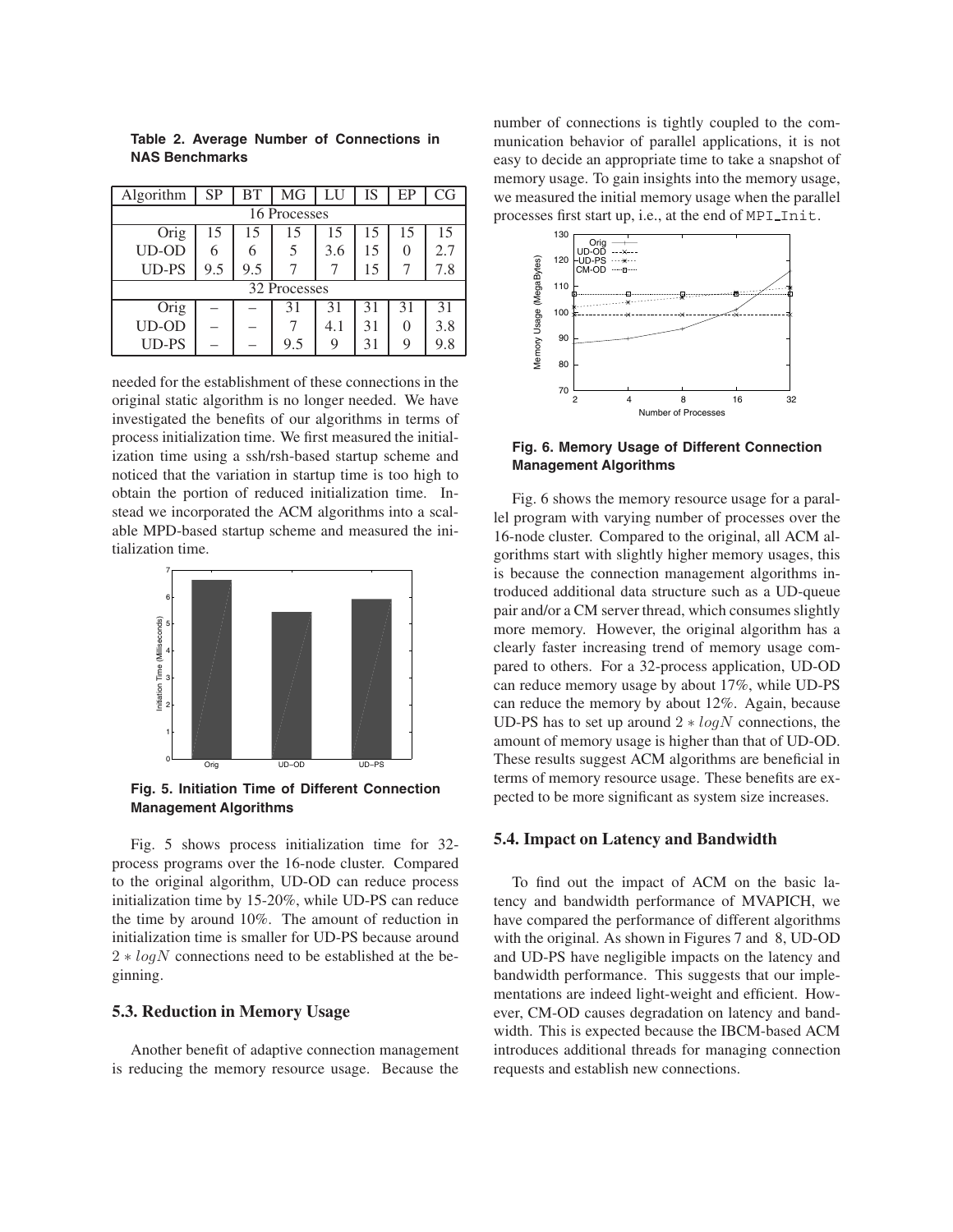

**Fig. 7. Latency of Different Connection Management Algorithms**



**Fig. 9. Performance of IS, CG, MG, Class A**





# **5.5. Performance of NAS Parallel Benchmarks**

The NAS suite consists of a set of programs, such as MG, CG, IS, LU, SP and BT. We compared the performance of these NAS programs over UD-PS and UD-OD to the original. Figures 9, 10, 11 and 12 show the per-



**Fig. 8. Bandwidth of Different Connection Management Algorithms**



**Fig. 10. Performance of BT, LU, SP, Class A**



**Fig. 12. Performance of BT, LU, SP, Class B**

formance of NAS programs with different program sizes and numbers of processes. Our testbed has 32 processors, the largest number of processes tested in CG, MG, IS is 32, while only 16 in SP and BT since they require a square number of processes. The performance results of NAS benchmarks indicate that the proposed algorithms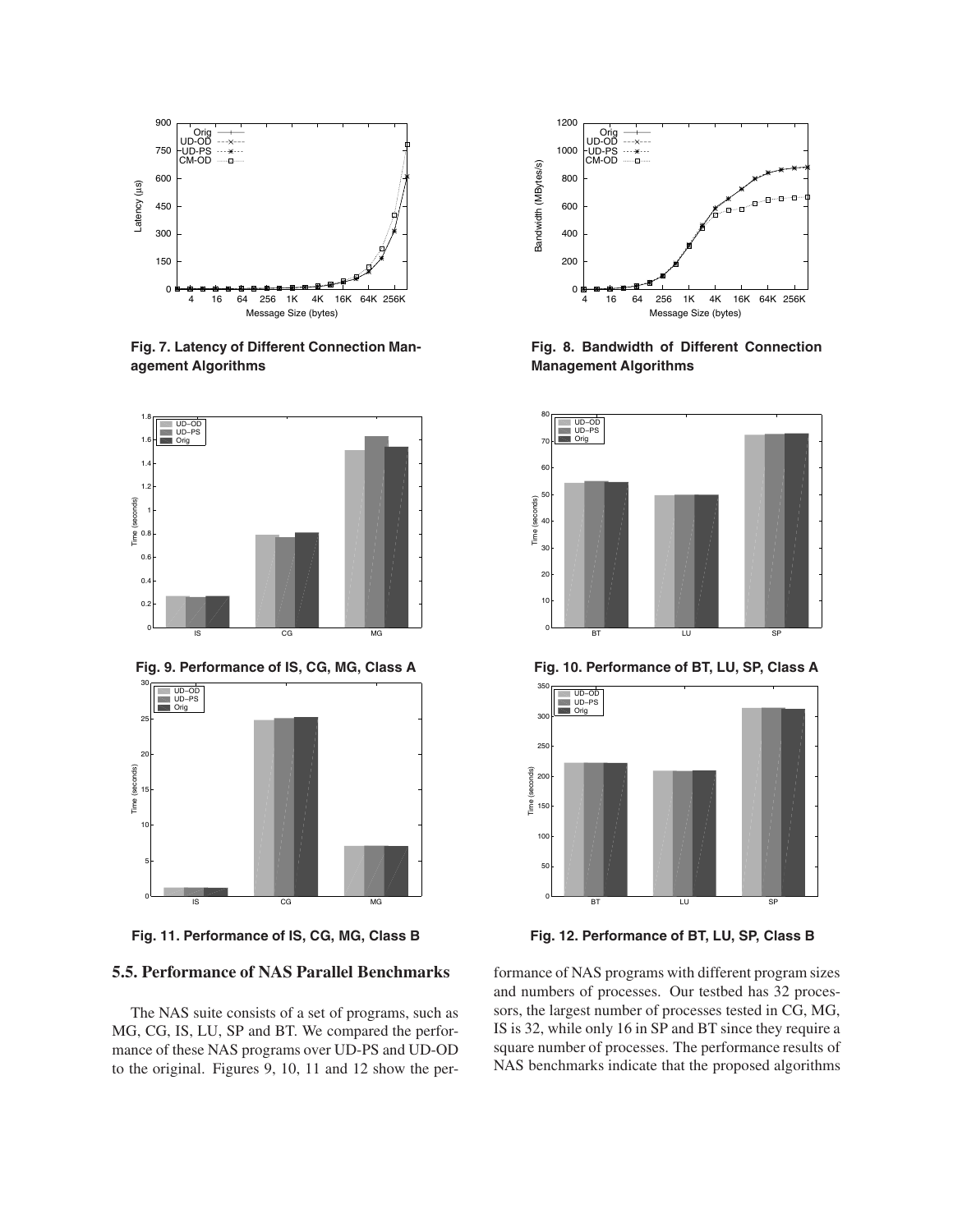have little performance impacts. Thus, the proposed algorithms can provide benefits in terms of scalability and memory resource usage while not having any impact on performance. We believe that the benefits of scalable resource usage would contribute to the performance improvement, which could become noticeable only with larger scale scientific applications. We plan to investigate into this issue further.

### **6. Related Work**

Significant amount of research were done on characterizing, optimizing and improving the performance of different MPI implementations. Wong et. al. [18] studied the scalability of the NAS Parallel benchmarks from the aspect of resident working set and communication performance. Vetter et. al. [17] characterized the communication pattern of large scientific applications in terms of message sizes and most frequently used pointto-point and collective operations. Liu et. al. [10] designed high performance RDMA fast path over Infini-Band. Liu et. al. [9] also studied how to exploit the high bandwidth potential of InfiniBand by enabling multiple RC connections between pairs of MPI processes. Brightwell et. al. [3] investigated the impact of receive queue lengths to the MPI performance.

Lately, the scalability issues of the MPI implementations attracted attentions from more research groups. Yu et. al. [20] studied how to improve the startup time of parallel programs over InfiniBand clusters by optimizing the all-to-all exchange of InfiniBand QP information at the process initiation time. Castin et. al. [5] designed a run-time environment for supporting future generations of peta-scale high performance computing. Petrini et. al. [15] investigated how system noise can affect the performance of parallel programs over on a large-scale system, ASCI Q.

There had been previous research efforts carried out to study the impact of connection management on the performance of parallel applications. Brightwell et. al. [3] analyzed the scalability limitations of VIA in supporting the CPlant runtime system as well as any high performance implementation of MPI. While not taking into account the impacts of the number of connections on the scalable usage of computation and memory resources to different connections, the authors argued that *on-demand connection management* could not be a good approach to increase the scalability of the MPI implementation by qualitative analysis. Wu et. al. [19] demonstrated that on-demand connection management for MPI implementations over VIA [6] could achieve comparable performance as the *static mechanism* with efficient design and implementation. Our work continues the research efforts of on-demand connection management [19] and scalable startup [20] to improve the scalability of MPI implementations over InfiniBand.

# **7. Conclusions**

In this paper, we have explored different connection management algorithms for parallel programs over InfiniBand clusters. We have introduced adaptive connection management to establish and maintain InfiniBand services based on communication frequency between a pair of processes. Two different mechanisms have been designed to establish new connections: an unreliable datagram-based mechanism and an InfiniBand connection management-based mechanism. The resulting adaptive connection management algorithms have been implemented in MVAPICH to support parallel programs over InfiniBand. Our algorithms have been evaluated with respect to their abilities in reducing the process initiation time, the number of active connections, and the communication resource usage. Experimental evaluation with NAS application benchmarks indicates that our connection management algorithms can significantly reduce the average number of connections per process.

In future, we intend to study the benefits of this connection management framework in larger scale Infini-Band clusters. We also plan to apply adaptive connection management algorithms for MPI over the latest OpenIB-Gen2 [14] stack.

**Additional Information** – Additional information related to this research can be found on the following website: http://nowlab.cse.ohio-state.edu/.

### **References**

- [1] TOP 500 Supercomputers. http://www.top500.org/.
- [2] R. Brightwell and L. A. Fisk. Scalable parallel application launch on Cplant. In *Proceedings of Supercomputing, 2001*, Denver, Colorado, November 2001.
- [3] R. Brightwell and A. Maccabe. Scalability limitations of via-based technologies in supporting mpi. March 2000.
- [4] R. Butler, W. Gropp, and E. Lusk. Components and interfaces of a process management system for parallel programs. *Parallel Computing*, 27(11):1417–1429, 2001.
- [5] R. H. Castain, T. S. Woodall, D. J. Daniel, J. M. Squyres, B. Barrett, and G. E. Fagg. The open run-time environment (openrte): A transparent multi-cluster environment for high-performance computing. In *Proceedings, 12th*